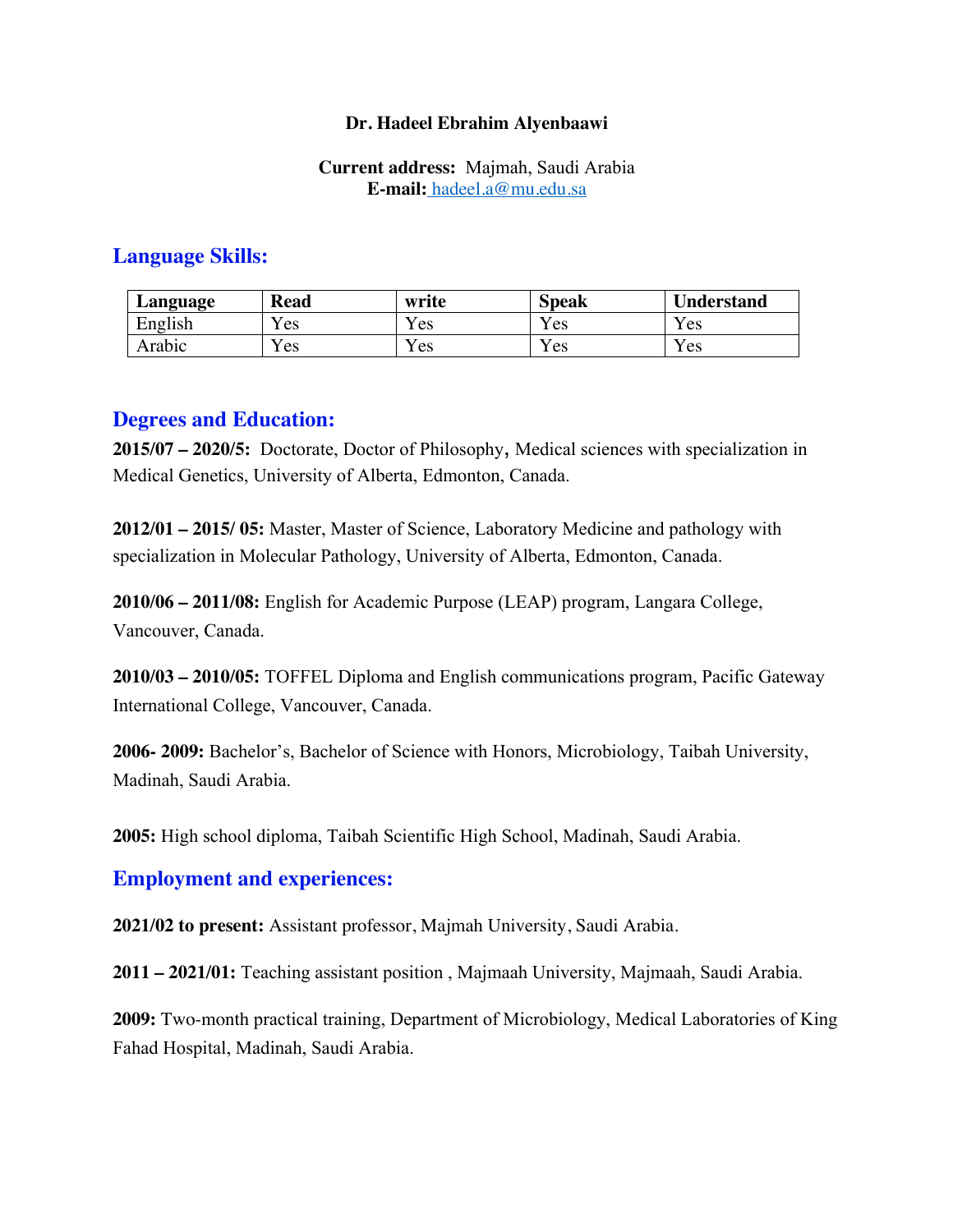# **Awards and Scholarships:**

**2021/4:** Med Star Graduate Student Award (Recognize the excellence of research done by graduate students in in the Faculty of Medicine & Dentistry (FoMD) at the University of Alberta), Canada.

**2012/1- 2020/2**: Scholarship (for master and PhD) from Government of Saudi Arabia through Majmaah University, Saudi Arabia

**2019/07:** Award for best oral presentation (1<sup>st</sup> place) at Medical Genetics Research Day, University of Alberta, Edmonton, Canada

**2016/06 – 2019/06**: Research financial supports for PhD's student, Government of Saudi Arabia through the Saudi Cultural Bureau, Ottawa, Canada.

**2017:** Kevin Lewis & Catherine Field Medical Genetics Research Fund.

**2014:** Bell-McLeod Professional Development Funding award

**2014:** Research financial support for MSc student, Government of Saudi Arabia through the Saudi Cultural Bureau, Ottawa, Canada.

**2013:** Award for an outstanding oral presentation at Macgregor Research day, Laboratory Medicine and Pathology, Edmonton, Canada.

**2010-2011: S**cholarship from the Ministry of Higher Education to study in Canada, Saudi Arabia.

## **Conferences and Presentations:**

**2019: "**Understanding prion-like mechanisms in traumatic brain injury using a novel in vivo model" (accepted abstract for oral presentations), Medical Genetics research day, University of Alberta, Edmonton, Canada.

**2019: "**Understanding prion-like mechanisms in traumatic brain injury using a novel in vivo model" (accepted abstract for poster), Prion 2019 congress, Edmonton, Canada.

**2018: "**Towards a tauopathy biosensor model in Zebrafish" (accepted abstract for poster), Medical Genetics Research day, University of Alberta, Edmonton, AB, Canada.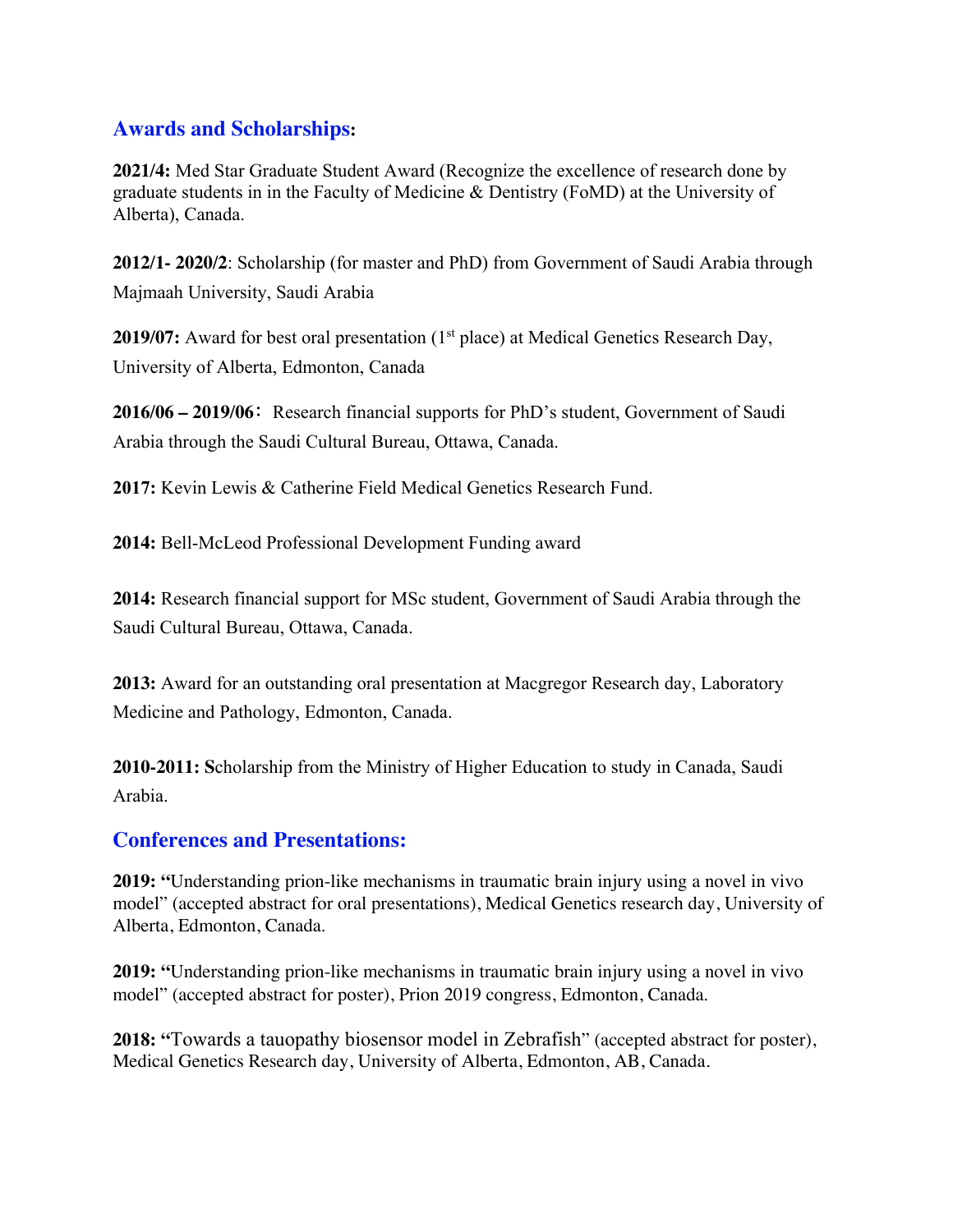**2018:** "Towards an in vivo biosensor for prion-like tauopathy" (poster presentation), APRI Scientific meeting, Calgary, Canada.

**2017:** "Alzheimer's modelling in Zebrafish" (accepted abstract for poster), 3rd Zebrafish for Personalized/Precision Medicine Conference & 2nd Zebrafish Neuroscience Workshop, Toronto, Canada.

**2017: "**Towards a tauopathy biosensor model in Zebrafish" (accepted abstract for oral), Medical Genetics Research day, University of Alberta, Edmonton, AB, Canada.

**2017: "**Tauopathies modelling in Zebrafish" (oral presentation), Medical Genetics student seminar series, University of Alberta, Edmonton, Canada.

**2017:** "Towards an in vivo biosensor for prion-like tauopathy" (poster presentation), APRI Scientific meeting, Edmonton, Canada.

**2016:** "Alzheimer's modelling in Zebrafish" (accepted abstract for poster), Richard E. Peter Biology Conference, Edmonton, AB, Canada.

**2016: "**Alzheimer's modelling in Zebrafish" (accepted abstract for poster), Medical Genetics Research day, University of Alberta, Edmonton, AB, Canada.

**2016:** "Towards a model of AD and Tauopathy Biosensor in Zebrafish" (oral presentation), seminar series at Center for Prion and Protein Folding Diseases, Edmonton, AB, Canada.

**2015:** "Towards an in vivo biosensor for prion-like tauopathy" (poster presentation), APRI Scientific meeting, Calgary, Canada.

**2014:** DRIvE (Discovery, Research, Innovation and Education), University of Alberta, Edmonton, AB, Canada. (attended)

**2013:** "The correlation between p53 status and CHIP expression in breast cancer cells' (accepted abstract for oral), Macgregor Research day in Laboratory Medicine and Pathology, Edmonton, Canada.

**2013:** "The role of p53 status on CHIP expression in breast cancer" (accepted abstract for poster), Alberta Cancer Foundation Conference, Banff, Canada.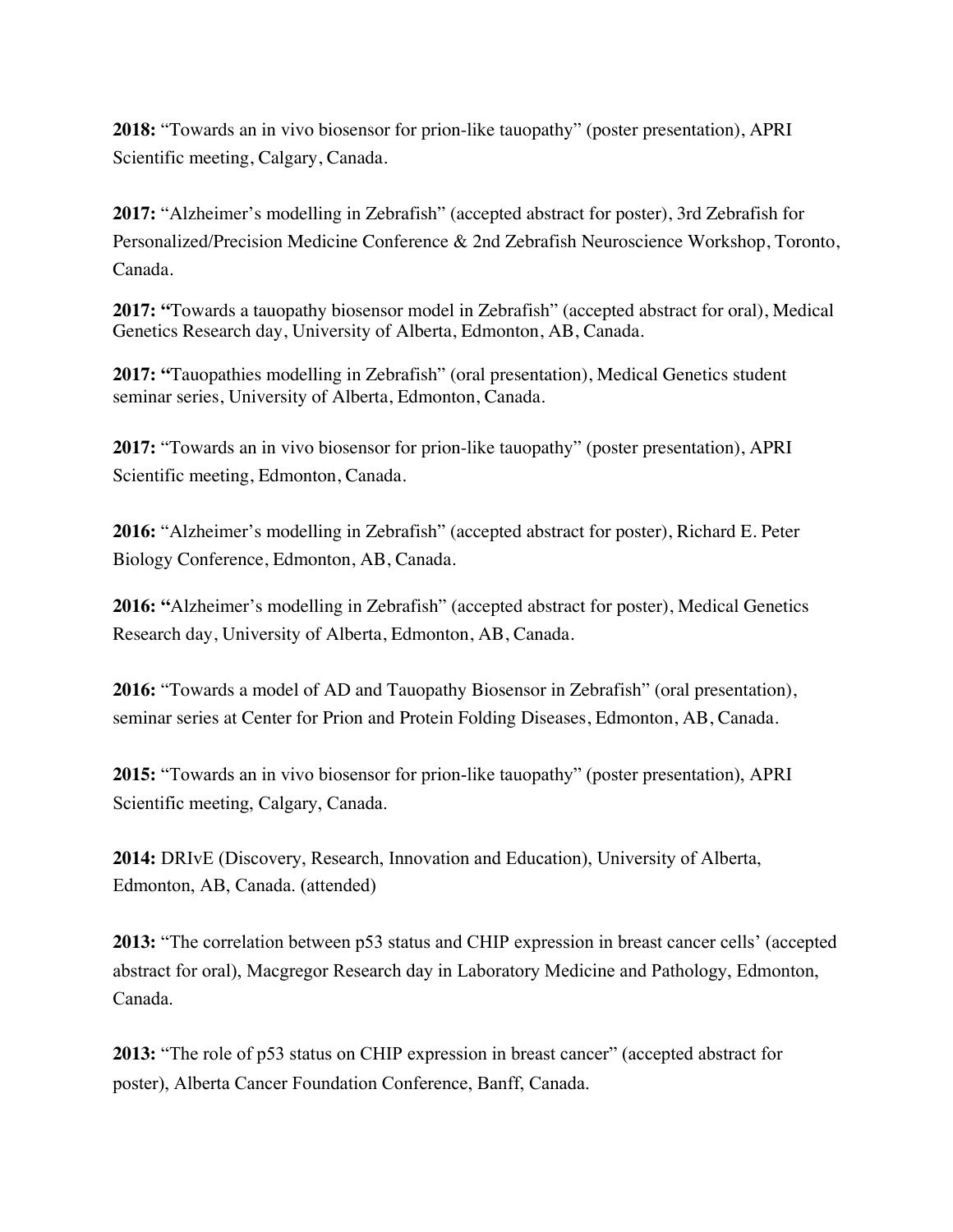**2012:** Macgregor Research day at Laboratory Medicine and Pathology, University of Alberta, Edmonton, Canada. (attended)

**2010:** 24th Conference of Saudi Society for Life Sciences, "Biotechnology Reality and Applications", Taibah University in Madinah, Saudi Arabia (attended).

## **Credentials, certifications and professional development:**

**2021:** Janelia workshop on cellular mechanisms of brain-body interactions, virtual (attended).

**2016:** Medical Genetics Ethics Training Workshop, University of Alberta, Edmonton, Canada.

**2015:** Part I and II of University of Alberta's Institutional Animal User Training Program (Core stream & Fish), Edmonton, Canada.

**2015:** E-training workshop titled Springer Link Online Platform

**2013:** Workshops for Academic writing and oral presentations, Success Center, University of Alberta, Edmonton, Canada.

**2013:** Level one of the Teaching and Learning program for graduate students, University of Alberta, Edmonton, Canada.

**2012:** Member of Golden Key International Honor Society

**2012:** Concepts in Biosafety Training program, University of Alberta, Edmonton, Canada.

**2008:** Two-months ESL study program, Direct English School, Madinah, Saudi Arabia.

**2008:** Learn the Skills of Creative Thinking, three-days' workshop, Saudi Arabia

## **Computer/Laboratory Skills:**

**-** Zebrafish maintenance, engineering transgenic and mutants models using genetic editing tools such as CRISPR/Cas9.

**-** Knowledge and expertise in molecular biology techniques including immunoblotting, Immunoprecipitation (IP), Immunohistochemistry (IHC), cloning, cell culture works, HRM, and PCR.